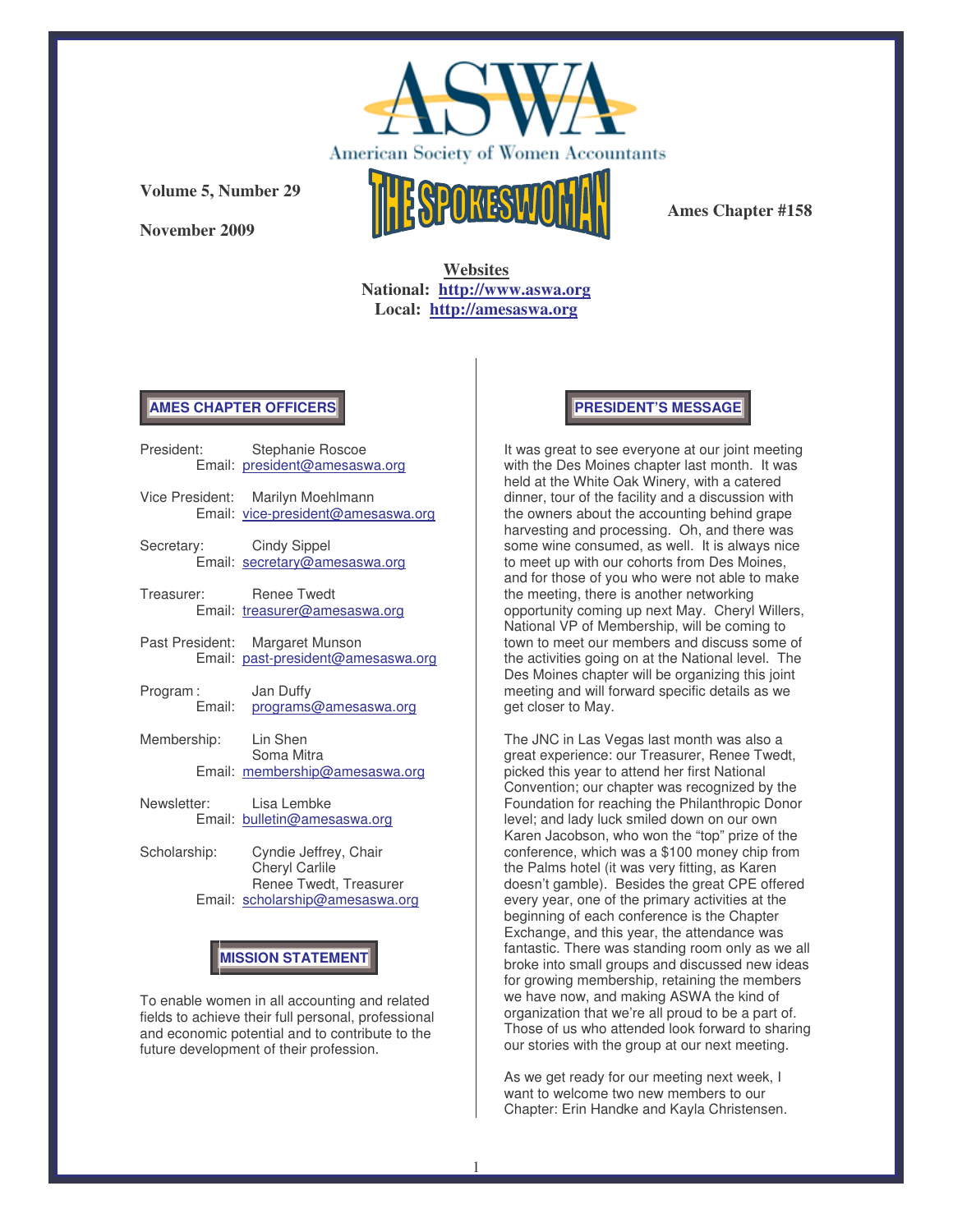

**November 2009**



**Ames Chapter #158**

## **Websites National: http://www.aswa.org Local: http://amesaswa.org**

We're very excited to have you in our group and look forward to getting to know you. I also want to mention that our current member, Kathy Strum, is currently traveling with the ASWA People to People delegation in China. She has sent word that they arrived safely and will be meeting soon with the CIPCA (the equivalent of the AICPA here in the US). Please keep Kathy and the whole group in your thoughts to have a memorable experience and safe travels.

Enjoy the warm fall weather and we'll see you next week! -Stephanie

# **MEETING INFORMATION**

| Date: | Wed., November 18 <sup>th</sup> 2009   |
|-------|----------------------------------------|
| Time: | 5:30 PM Social Time<br>6:00 PM Speaker |
|       | 7:00 PM Dinner/Meeting                 |

**Topic:** Converting to IFRS – a True Story

**Speaker:** Cindy Sippel, CPA, Principal Financial International

**Location:** THE BROILER – NOTE DIFFERENT LOCATION 6008 Lincoln Way (west of Ames on Lincoln Way)

**RSVP:** All attendees please RSVP by email: programs@amesaswa.org



American Society of Women Accountants Ames Chapter #158 November 18, 2009

- 1. Call to Order
- 2. Quorum<br>3. Approva
- Approval of Minutes
- 4. Treasurer's Report
- 5. Committee Reports
	- a. Membership
		- b. Program
		- c. Bulletin
		- d. Scholarship e. Outreach
		- f. Social Event
- 6. Old Business
	- a. Regional Conference
	- b. Standing Rules
- 7. New Business a. TBD
- 8. Announcements
- 9. Adjournment

**September 2009 MINUTES**

September Minutes American Society of Women Accountants Ames Chapter #158 Membership Meeting September 16, 2009

Call to Order: The September 2009 Membership Meeting of the Ames Chapter #158 was called to order by President Stephanie Roscoe in Nevada at 7:05 pm on Wednesday, September 16, 2009. Those in attendance were Margaret Munson, Kathy Strum, Soma Mitra, Carolyn Bauer, Dominique Bryant, Cheryl Carlile, Jan Duffy, Stephanie Fox, Lisa Lembke, Sue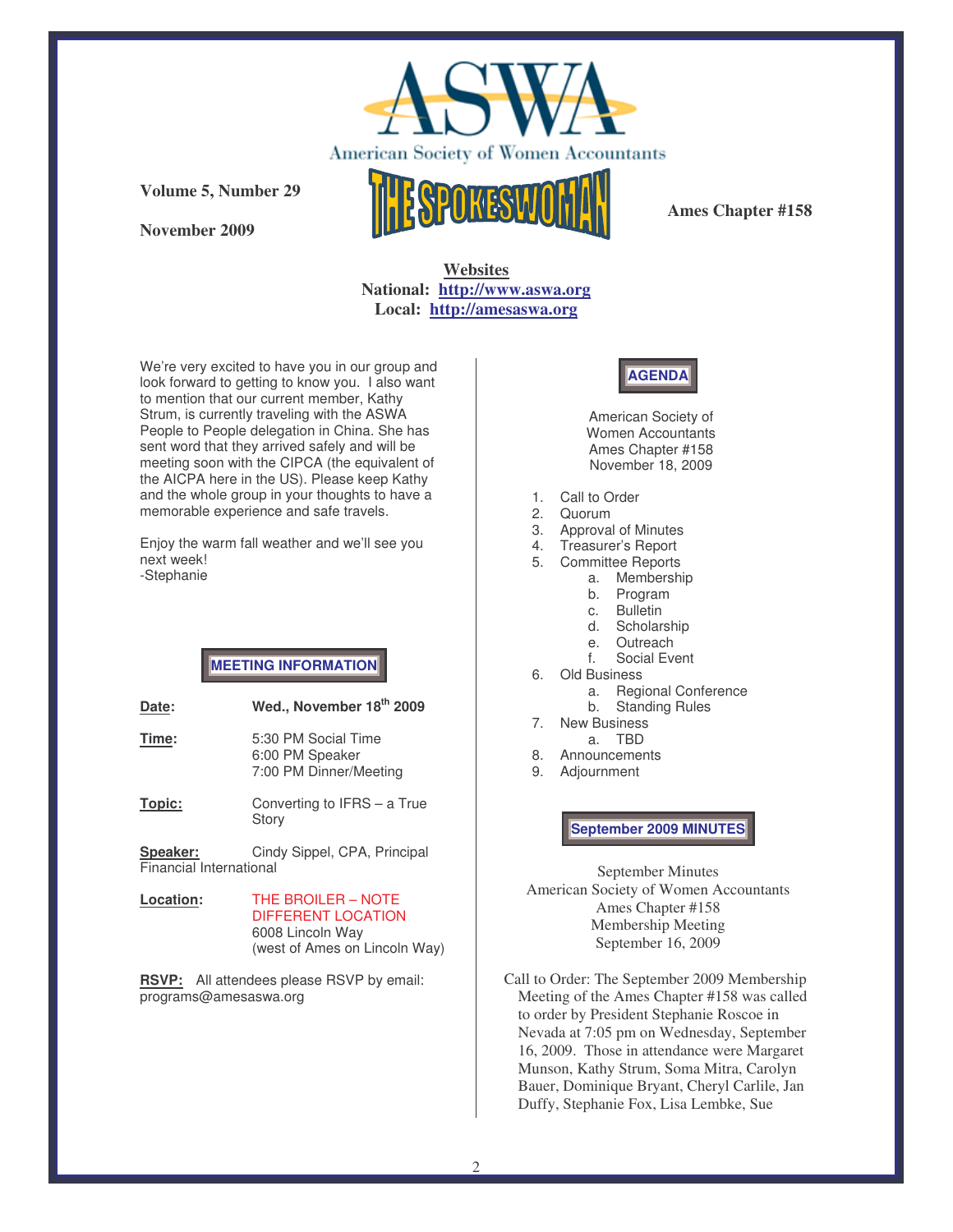

**November 2009**

**Ames Chapter #158**

**Websites National: http://www.aswa.org Local: http://amesaswa.org**

Jones, Cindy Sippel, Karen Jacobson, Marilyn Moehlmann, Penny Strum and Stephanie Roscoe. A quorum was present.

Approval of Minutes: Kathy Strum moved to approve the minutes with the amendments noted. Jan Duffy seconded the motion which passed.

Treasurer's Report: The August treasurer's report was presented and placed on file for review. The budget numbers will be updated. We discussed budget amounts for membership and programs. Also, the income for wrapping gifts will be removed from the budget. If any committees would like to request additional amounts to be included in the budget, please let Stephanie know as soon as possible. It was also noted that the check from John Deere for the scholarship fund has not been received yet.

#### Committee Reports:

Membership Committee:

- During the planning meeting we discussed setting up a "buddy system" to encourage attendance at the monthly membership meetings. Karen Jacobson will be working on matching up buddies. She requested that members make sure to update their contact information on the ASWA national website.
- The membership committee will have three types of incentives this year: door prizes at each meeting for members and guests, prizes for members who bring guests, and a prize for members who bring guests that become members.
- The membership committee will have a form to collect information from guests and give feedback.
- Current membership stands at 34.
- The membership committees will be contacting non-renewing members.

Program: The October meeting is the joint meeting with the Des Moines Chapter. The meeting will be on Wednesday, October 7 at the White Oak Winery. It will begin at 6:00 pm. The program for November will be on IFRS.

Bulletin: Please send any bulleting items to Lisa Lembke.

- Scholarship: The Scholarship Committee met this summer and has updated the application documents. They will be sending the application information to Kate Mulder for the website. The applications should be mailed to Cydie Jeffrey's office address.
- Outreach: Stephanie said that she has not heard from Donna Gladon. We discussed several options:
	- 1. Butterfly House
	- 2. Working with parole officers to see if we could help recently incarcerated women with planning budgets, etc.
	- 3. One Heart Equestrian Therapy – this would require a 2-hour commitment each week for 6 weeks.
	- 4. VITA volunteers for tax preparation services. The training for this is in January and also requires a commitment of a certain amount of time.
- Social event Karen Jacobson was going to look into a possible social event.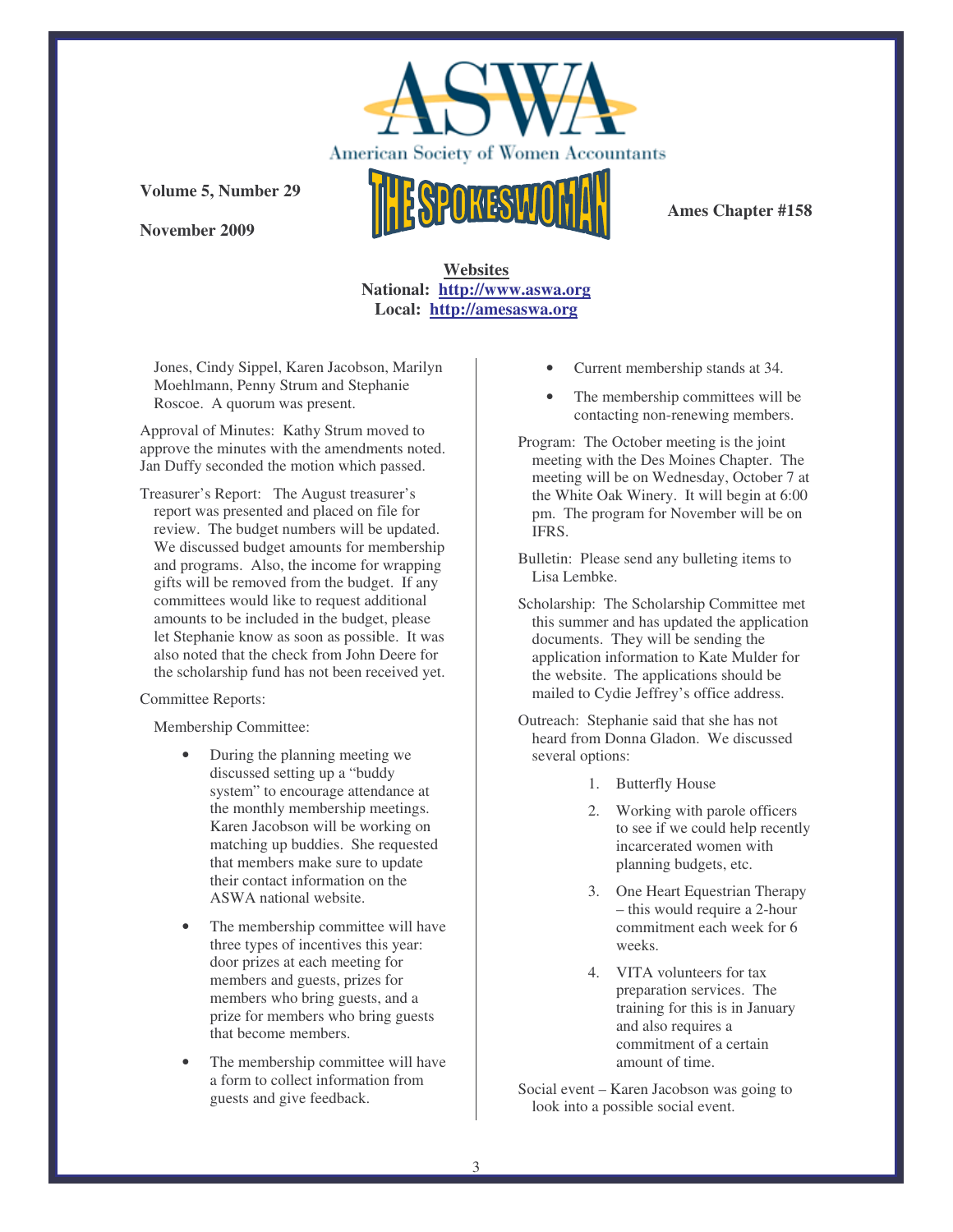

**November 2009**

**Ames Chapter #158**

**Websites National: http://www.aswa.org Local: http://amesaswa.org**

Unfinished Business:

2011 Regional Conference: The committee will be meeting next will and will report at the October meeting.

#### New Business:

- Delegates to the Joint National Conference: The following members will be attending the JNC in Las Vegas: Kathy Strum, Penny Strum, Karen Jacobson, Kate Mulder, Renee Twedt and Stephanie Roscoe. Karen Jacobson moved that Renee Twedt, Penny Strum and Stephanie Roscoe serve as delegates to the JNC and that Kathy Strum, Penny Strum, Karen Jacobson, Renee Twedt and Stephanie Roscoe be designated as alternates. As a National Board member, Kate Mulder can not be a delegate or alternate. Kathy Strum seconded the motion which passed.
- National By-law Amendments: There are two proposals for National by-law amendments that will be presented at the JNC. Kathy Strum made a motion that was seconded by Margaret Munson that the delegates be sent informed on both amendments. The motion passed.

Donation to the Foundation: The membership discussed donating to the Education Foundation. Several motions were proposed. After much discussion, Karen Jacobson moved that the chapter donate \$500 to the Education Foundation with \$150 to be subsidized by additional contributions. Marilyn Moehlmann seconded the motion which passed. Margaret Munson then made a motion to transfer \$350 from the general fund to the scholarship fund for the purpose of donating to the Education Foundation.

This motion was seconded by Marilyn Moehlmann and also carried.

Announcements:

The Milwaukee Regional Conference (May 21-22, 2010) has issued a call for presentations. Abstracts are due September 30, 2009 if you are interested in presenting.

Next meeting: Wednesday, October 7 at White Oak Winery at 6:00 pm. This will be the joint meeting with the Des Moines Chapter. Cost for dinner will be \$25.00.

Networking Lunch: September 25 at Olde Main Brewing.

Lincoln Way Energy has an opening for a staff accountant. If interested, contact Penny Strum.

Best Wishes to Lisa Lembke on her engagement!

Door Prizes: Stephanie Fox \$5

Stephanie Roscoe \$10

Stephanie Roscoe \$25 gift certificate – She was the only person last year who brought a guest who became a member.

Adjournment: Meeting adjourned at 7:58 pm.

Respectfully submitted,

Cindy Sippel, Secretary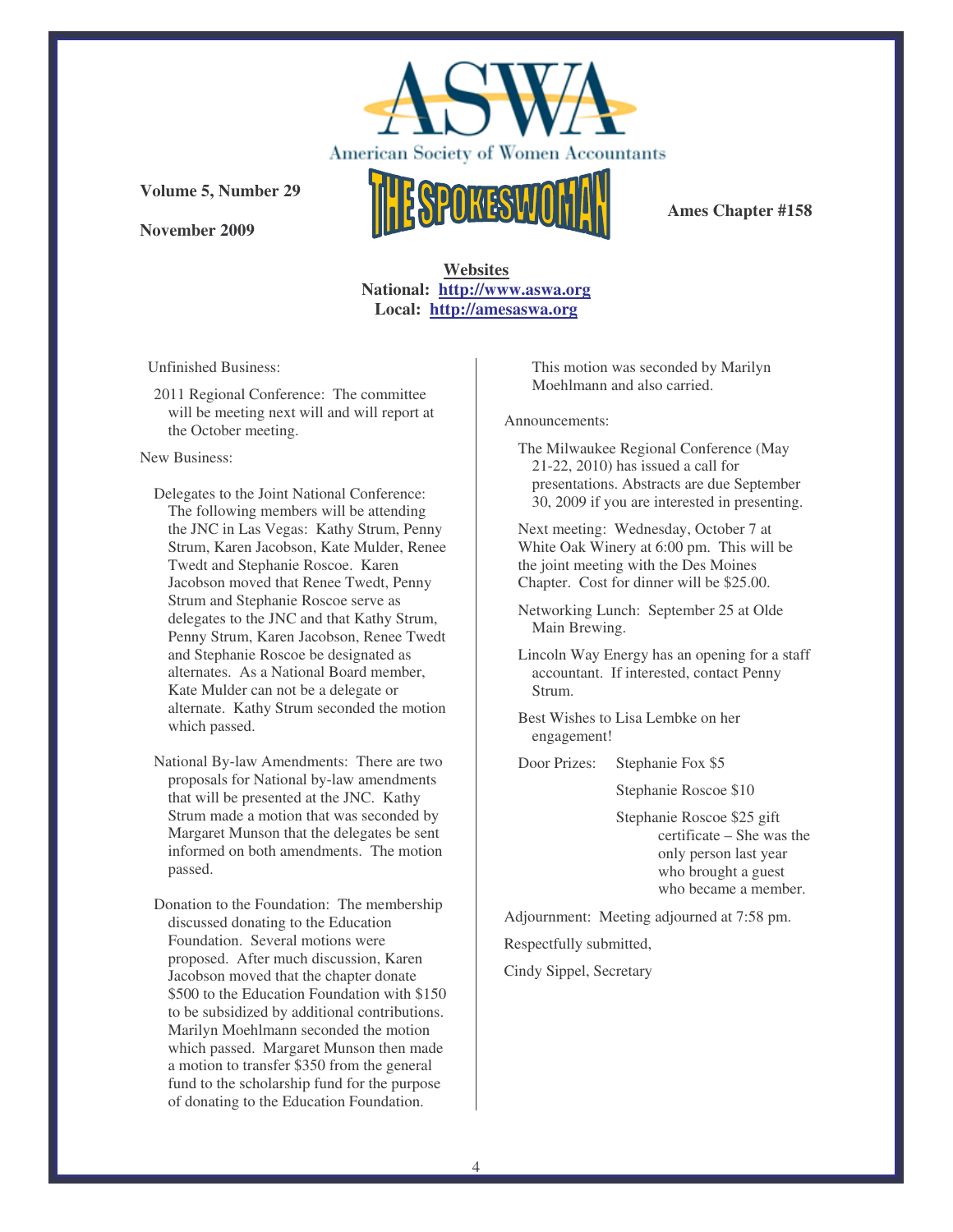

**November 2009**



**Ames Chapter #158**

**Websites National: http://www.aswa.org Local: http://amesaswa.org**

### **UPCOMING MEETINGS**

12/16/09 Holiday Potluck Party Time & Place TBA

01/20/10 Tax Update, Kristy Maitre, IRS The Broiler

**THE JOINT NATIONAL CONFERANCE**

**The Joint National Conference in Las Vegas, Perspective as a National Board Member, What happens outside of the Continuing Educational Sessions** *By Kate Mulder*

As expected, the Joint National Conference (JNC) in Las Vegas was another great conference packed full of educational and fun activities!

Being on the Executive Committee for the ASWA National Board, we began work early with media training Saturday afternoon. What a humbling experience! After hearing all the ins and outs of what to do and not do as well as examples of press releases, we each got to present an elevator speech either about our work or ASWA. Needless to say, I was a little nervous (so were others). I thought I did okay, but that was just the warm up session. The real test was an opportunity to be interviewed on camera and asked a number of questions by someone portraying a not so nice reporter. After being put on the spot with no idea, we, as a group, viewed each of our videos and received a critique. I'll just say, we all requested that the tape be destroyed as each of us had little quirks we did on camera. So, now we know the appropriate questions to ask before an interview to be prepared as well as what we need to practice in front of a mirror before going on camera again! It was a great learning experience from what to wear as well as being aware of posture, gestures, and facial expressions on camera. Actually I'm looking forward to trying it again to see myself improve!

Sunday was filled with board meetings and lively discussions on how to pursue initiatives in our strategic plan. The National Board is truly a dynamic, creative, and knowledgeable group of ladies! So be prepared to see more opportunities as we make this organization the home for women in accounting and finance. I'd love for you to ask me about these initiatives and discussions and hear your perspective.

For those ASWA members involved in leadership roles, the JNC began Monday morning with training sessions for regional directors and chapter leaders then moved into a chapter exchange. The chapter exchange was a mix up of sharing information with members and having round table discussions based on prepared questions of interest to chapters' vitality and growth. The solutions members provided as well as chapter success stories will be posted on the new ASWA website soon.

Our Annual Business meeting provided the usual formal ceremony expected of such an event. Both of the by-law amendments presented passed and we elected two members from the membership to serve on next year's Nominating Committee. Serving on the Nominating Committee is a true reflection on a member's dedication as the work begins weeks prior to the JNC preparing and doing phone interviews. Then they spend essentially all the time at the JNC interviewing and selecting next year's board slate to present to the membership.

In addition to the excellent educational sessions, the JNC provided fun while doing fund raising. The Educational Foundation's fundraising was quite successful. Wednesday's lunch brought a frenzy of bidding and strategic moves by bidders on silent auction items prior to the auction closing